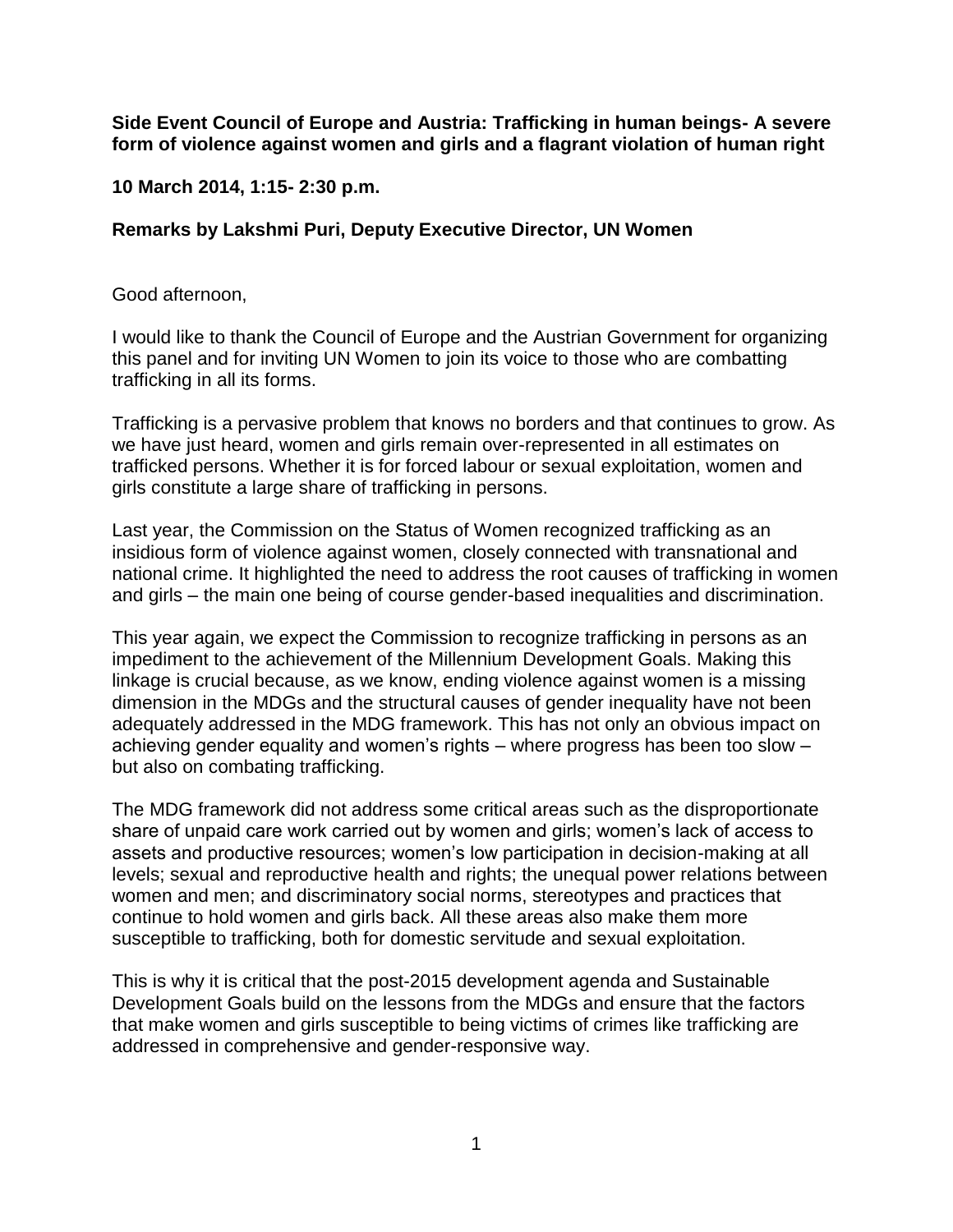We at UN Women are doing our best to engage with Member States and other stakeholders at every level so these very issues, in particular gender equality and gender mainstreaming, will be at the forefront of discussions on the post 2015 agenda.

We are also conducting inter-agency coordination efforts and supporting governments at the national and regional levels to implement strategies based on their international commitments that include support for the development of legal and policy frameworks, assisting with initiatives to prevent violence and developing capacity at the national level to identify and prosecute offenders.

Our work is multifaceted and far-reaching.

In Brazil, we supported the government in formulating its second National Plan to Fight Trafficking of Persons.

In India, we undertook a mapping study to identify vulnerable districts to trafficking of women and children on the basis of social, cultural, economic and environmental indicators.

In Viet Nam, we supported the National Assembly to verify and review the gender dimensions of its anti-trafficking laws.

In Cambodia, we conducted research on the link between poverty and trafficking, and supported women's groups in organizing training workshops for police and community leaders.

In Nigeria, we sensitized police officers to the issue of trafficking and trained them on anti-trafficking legislation, women's access to justice and addressing gender-based violence more broadly.

In East Asia, we developed toolkits to build the capacity of national and local practitioners, including women's organizations, to prevent and respond to trafficking crimes.

And, through our key priority areas such as ending violence against women and girls, encouraging the political participation and economic empowerment of women, UN Women addresses some of the root causes of trafficking.

Ensuring the human rights of all victims and survivors of violence, including those who have been subject to trafficking, is central to our efforts, as is ensuring their access to justice. Like the Council of Europe's Convention against trafficking we must, at the global level, take a victim-orientated perspective to anti-trafficking action and guarantee the rights of all victims.

Today, much trafficking occurs within the context of migration, especially in relation to domestic servitude – an issue of particular concern for women. UN Women also